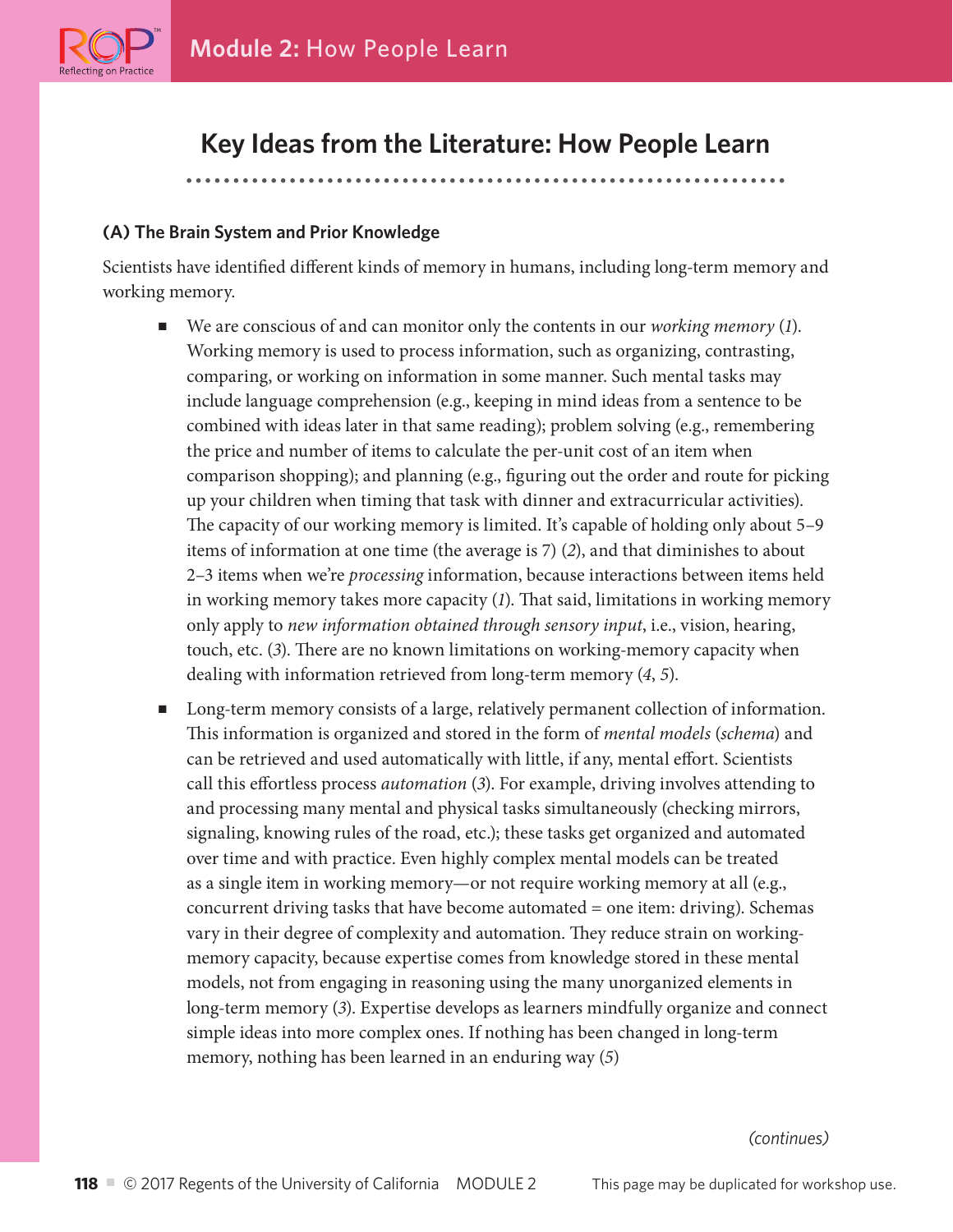

**2.1**

# **Key Ideas from the Literature: How People Learn** *(continued)*

- Mental models constructed from prior knowledge and experiences dictate how new information is processed and organized in working memory (*3*). For example, when we don't have a schema for a language foreign to us, we might not hear where one word ends and another begins. Mental models enable an expert chess player to recognize a particular mid-game position at a single glance, while a novice player only sees an unstructured set of single chess pieces. If there is no prior knowledge (no existing schema), then we organize the new information randomly. That randomly organized information needs to be tested for soundness and effectiveness as we begin to build a mental model. In other cases, prior knowledge may exist but be incomplete or poorly organized, and new information may or may not "fit" into the existing mental model. In both cases, working-memory capacity is required for processing the new information.
- Prior knowledge exists not only at the level of "concepts," but also at the levels of perception, focus of attention, procedural skills, modes of reasoning, and beliefs about knowledge (*6*). Learners' prior ideas, their "common sense" and "everyday thinking," are intelligent and useful. If those ideas are not engaged, learners are liable to dismiss new learning as irrelevant (*7*).

## **(B) Conversations and Social Activities**

Opportunities to externalize and reflect on one's thinking facilitate learning, especially of complex science concepts.

- *Externalizing* refers to expressing one's evolving understanding, whether by writing, talking, or drawing; it creates opportunities for learners to share their unformed ideas with others (*8*). *Reflection* is the act of thinking about the process of learning and thinking; it's an opportunity to detect inconsistencies in one's thinking and identify connections between areas of conceptual understanding (*9*, *10*).
- Students from K–12 to university show greater understanding when they engage in collaborative dialogue with peers, in which they a) provide explanations to bolster their arguments and justifications, and b) seek and provide help (*11*–*14*). Students given the opportunity to talk, argue, and defend their ideas in small groups have shown positive changes in their understanding of difficult and complex concepts such as evaporation (*15*) and climate change (*16*).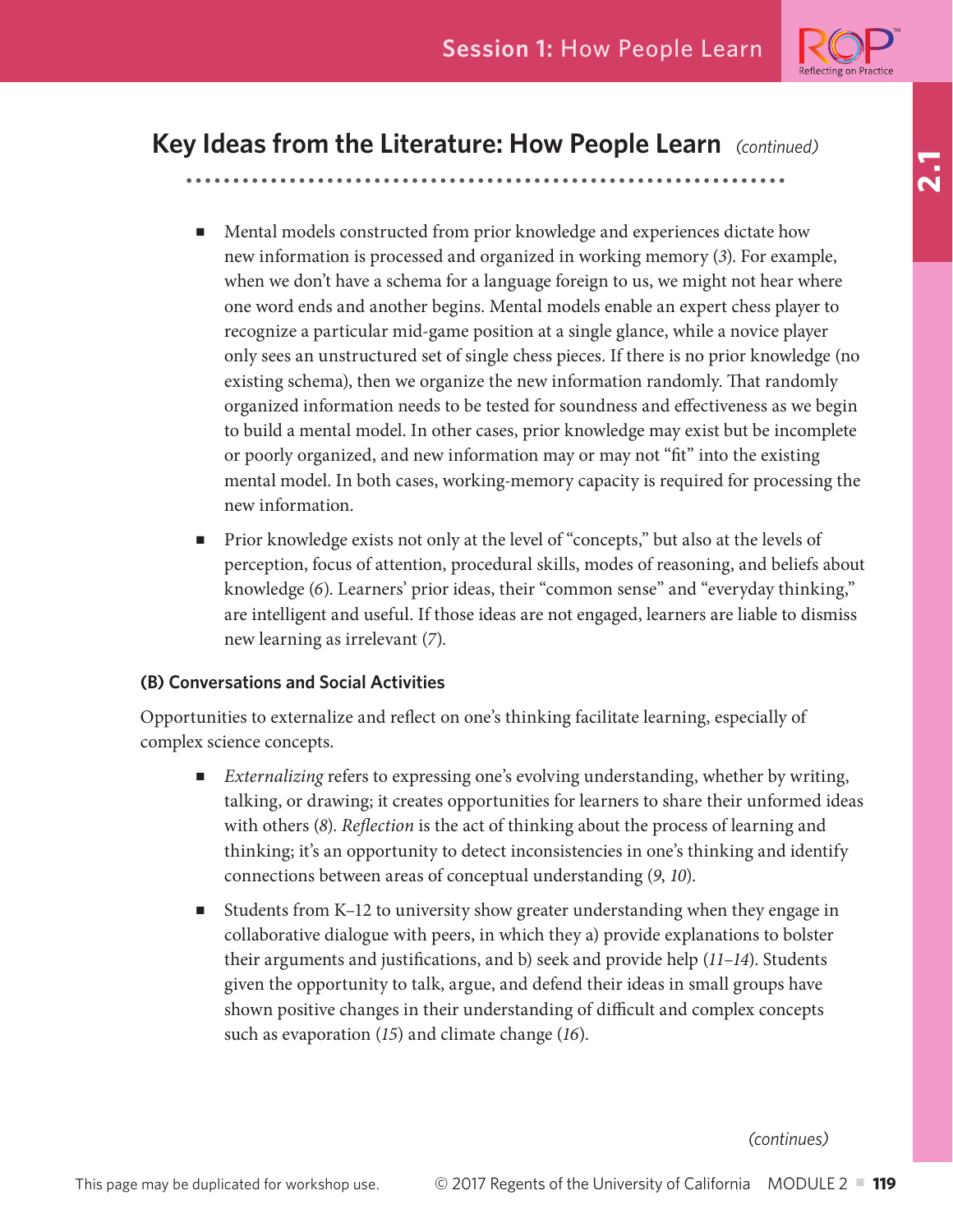

eflecting on Practice?

# **Key Ideas from the Literature: How People Learn** *(continued)*

## ■ Learning occurs in a complex social environment. Understanding how people learn should not be limited to what happens solely on an individual level. Learning is a social activity. It involves people, the things they use, the words they speak, the cultural context they're in, and the actions they take (*17*, *18*). Members taking part in the learning activity build knowledge together (*19*).

- Learning opportunities situated in everyday experiences provide learners with a *reason* to understand (*20*, *21*). Contextual learning generates memories within a retrievable frame of reference, which in turn facilitates application of prior knowledge and experiences to new situations (*22*). Authentic contexts help learners form connections between new and old information, which leads to better, larger, and more associated conceptual understanding (*23*–*25*).
- Families, friends, peer groups, and larger social networks are all units of learning, and also constitute significant contexts in which learning occurs (*17*). These units and contexts support social interactions that may occur in different, interdependent ways, such as imitation, collaboration, and instruction.
	- Imitation—learning from watching other people—is ubiquitous among humans across the lifespan (*17*, *26*).
	- Collaboration—learning from working with people—is a coordinated, synchronous activity that results from (and in) a continued attempt to build a common understanding of an idea or a problem (*27*). The emerging understanding is a product of the group (*28*).
	- Instruction—learning through guidance from an adult, peer, or other conversant individual—is the process whereby more knowledgeable individuals help less experienced learners make meaning of new experiences (*29*, *30*).

## **(C) Engagement in Learning**

Learners must expend considerable mental effort and persistence in order to learn complex ideas deeply. Such commitment requires various types and levels of engagement.

■ Engagement is presumed to be malleable, because it can change depending on the situation and circumstances. (*31*). Engagement is neither fixed nor permanent.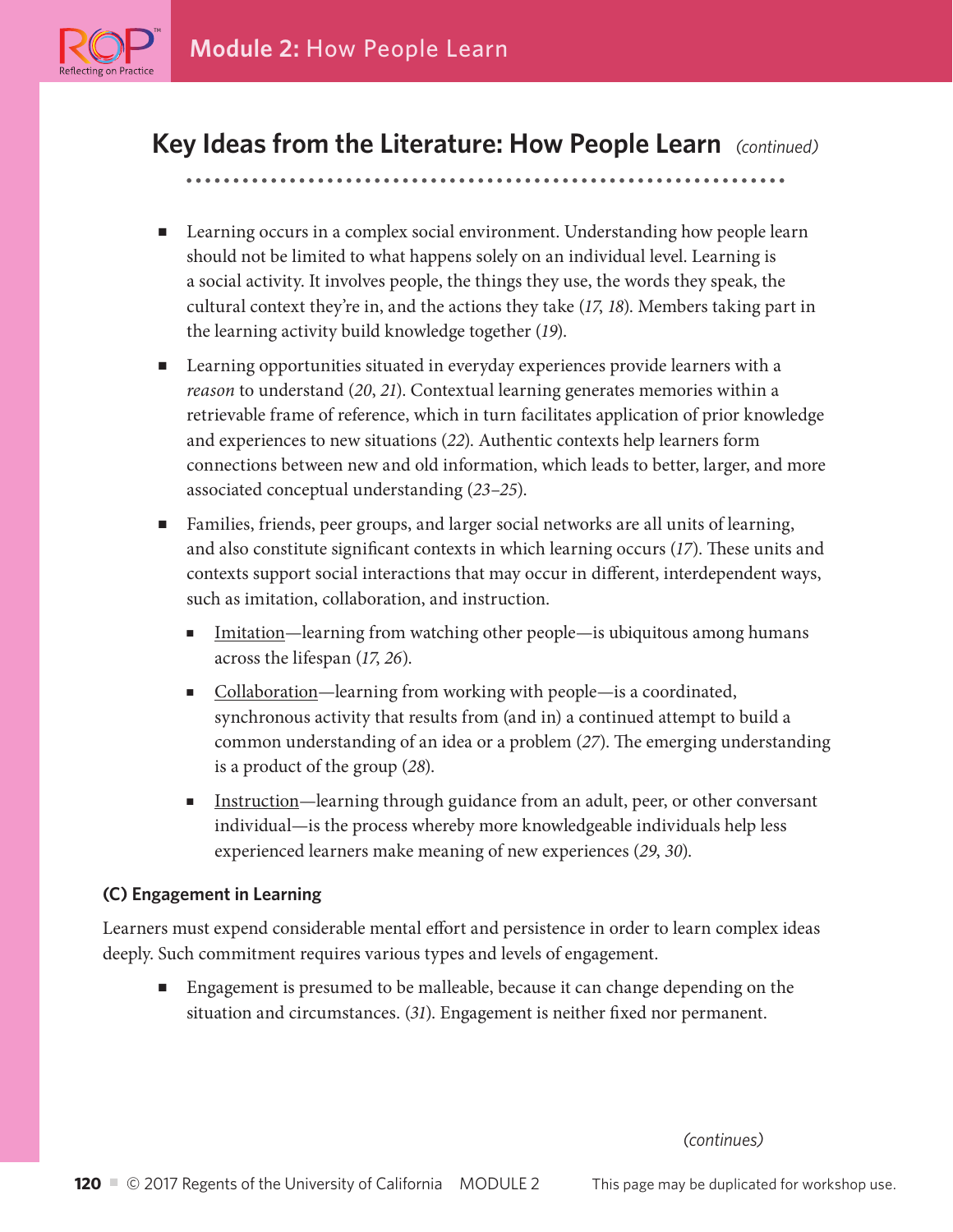

# **Key Ideas from the Literature: How People Learn** *(continued)*

- Engagement is multi-dimensional because it's an interaction between the individual and his or her environment. There are three types of engagement:
	- Behavioral engagement refers to the *ways in which learners participate* in learning experiences (*31*). The concept includes learners' conduct (e.g., showing up and adhering to rules of the environment) and levels of involvement in tasks (e.g., attention, concentration, effort, and contribution).
	- Emotional engagement refers to *learners' affective reactions* to (their feelings and emotions about) the learning context. This may be influenced by their interactions with the people and context involved, their interest in the subject matter, and/or how they value the subject matter (*31*). "Value" may be intrinsic (e.g., interest in the topic), functional (e.g., perception of how tasks are related to future goals and life), or attainment-oriented (e.g., personal importance placed on the task).
	- Cognitive engagement refers to *learners' psychological investment in (motivation for) learning*, and also the *cognitive learning strategies (methods) they employ* (*31*). It incorporates thoughtfulness and willingness to exert the effort necessary to understand complex ideas and master difficult skills.
		- □ Motivation to participate may a) be affected by learners' feelings about the role of competence in being able to succeed (e.g., either believing that abilities are learned and can be developed, or assuming that abilities are innate and cannot be changed), and b) be driven by their learning goals (e.g., in order to either master the task and achieve understanding, or to perform well and accomplish the task).
		- □ Learning strategies include cognitive (e.g., memorize, elaborate, connect, and organize ideas); metacognitive (e.g., set goals, plan, self-monitor, evaluate progress, and make adjustments); and volitional (e.g., manage attention, affect, and effort in the face of distractions)
		- Motivation can lead to achievement by increasing the quality of cognitive engagement. Conceptual understanding and skills are enhanced when students are committed to building knowledge and using deeper learning strategies (*25*).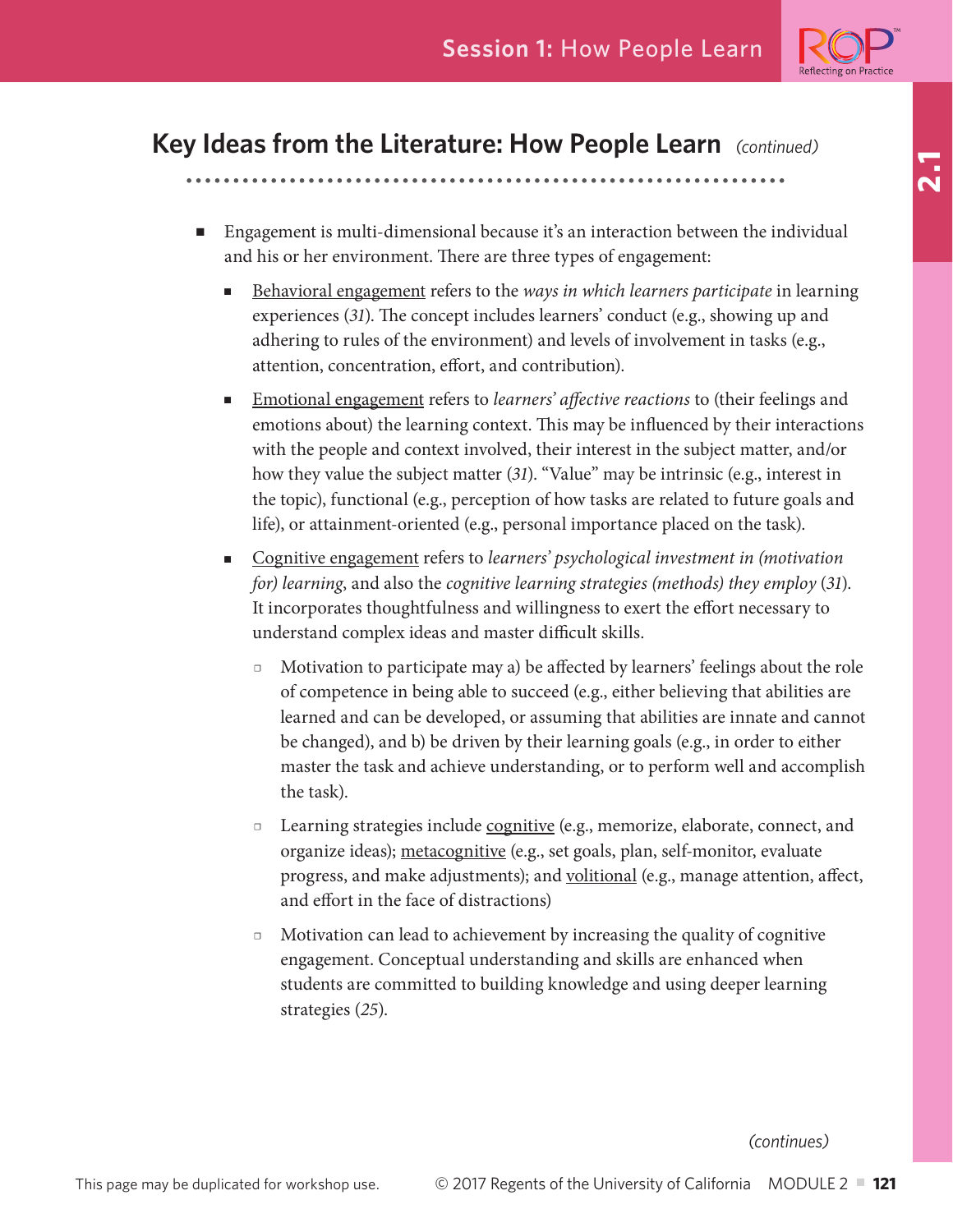

# References

- 1. J. Sweller, J. J. Van Merrienboer, F. G. Paas, Cognitive architecture and instructional design. *Educational Psychology Review* **10**, 251-296 (1998).
- 2. G. A. Miller, The magical number seven, plus or minus two: some limits on our capacity for processing information. *Psychological Review* **63**, 81 (1956).
- 3. J. J. van Merrienboer, J. Sweller, Cognitive load theory and complex learning: Recent developments and future directions. *Educational Psychology Review* **17**, 147-177 (2005).
- 4. J. Sweller, Evolution of human cognitive architecture. *Psychology of Learning and Motivation* **43**, 215-266 (2003).
- 5. J. Sweller, Instructional design consequences of an analogy between evolution by natural selection and human cognitive architecture. *Instructional Science* **32**, 9-31 (2004).
- 6. J. Roschelle, in *Public institutions for personal learning: Establishing a research agenda,* J. H. Falk, L. D. Dierking, Eds. (American Association of Museums, Washington, DC, 1995), pp. 37-51.
- 7. D. Hammer, E. H. van Zee, *Seeing the science in children's thinking: Case studies of student inquiry in physical science*. (Heinemann, Portsmouth, NH, 2006).
- 8. R. K. Sawyer, in *The Cambridge Handbook of the Learning Sciences,* R. K. Sawyer, Ed. (Cambridge University Press, New York, NY, 2006), pp. 1-18.
- 9. National Research Council (NRC), *Taking science to school: Learning & teaching science in grades K-8*. R. A. Duschl, H. A. Schweingruber, A. W. Shouse, Eds., (National Academies Press, Washington, DC, 2007).
- 10. E. A. Davis, Prompting middle school science students for productive reflection: Generic and directed prompts. *Journal of the Learning Sciences* **12**, 91-142 (2003).
- 11. N. Mercer, L. Dawes, R. Wegerif, C. Sams, Reasoning as a scientist: Ways of helping children to use language to learn science. *British Educational Research Journal* **30**, 359-377 (2004).
- 12. G. J. Venville, V. M. Dawson, The impact of a classroom intervention on grade 10 students' argumentation skills, informal reasoning, and conceptual understanding of science. *JRST* **47**, 952-977 (2010).
- 13. F. M. van Blankenstein, D. H. J. M. Dolmans, C. P. M. van der Vleuten, H. G. Schmidt, Which cognitive process support learning during small-group discussion? The role of providing explanations and listening to others. *Instructional Science* **39**, 189-204 (2011).
- 14. S. Veenman, E. Denessen, A. van den Akker, J. van der Rijt, Effects of a cooperative learning program on the elaborations of students during help seeking and helping giving. *American Educational Research Journal* **42**, 115-151 (2005).
- 15. R. Tytler, S. Peterson, Deconstructing learning in science: Young children's responses to a classroom sequence on evaporation. *Research in Science Education* **30**, 339-355 (2000).
- 16. L. Mason, M. Santi, Discussing the greenhouse effect: Children's collaborative discourse reasoning and conceptual change. *Environmental Education Research* **4**, 67-85 (1998).
- 17. J. D. Bransford *et al.*, in *Handbook of Educational Psychology,* P. A. Alexander, P. Winne, Eds. (Erlbaum, Mahwah, NJ, 2006).
- 18. B. Rogoff, in *Cognition, perception and language: Handbook of child psychology,* D. Kuhn, R. S. Siegler, Eds. (John Wiley & Sons, New York, 1998), vol. 2.
- 19. M. Scardamalia, C. Bereiter, in *The Cambridge Handbook of the Learning Sciences,* R. K. Sawyer, Ed. (Cambridge University Press, Cambridge, UK, 2006), chap. 7, pp. 97-118.
- 20. J. G. Greeno, in *The Cambridge Handbook of the Learning Sciences,* R. K. Sawyer, Ed. (Cambridge University Press, New York, NY, 2006), pp. 79-96.